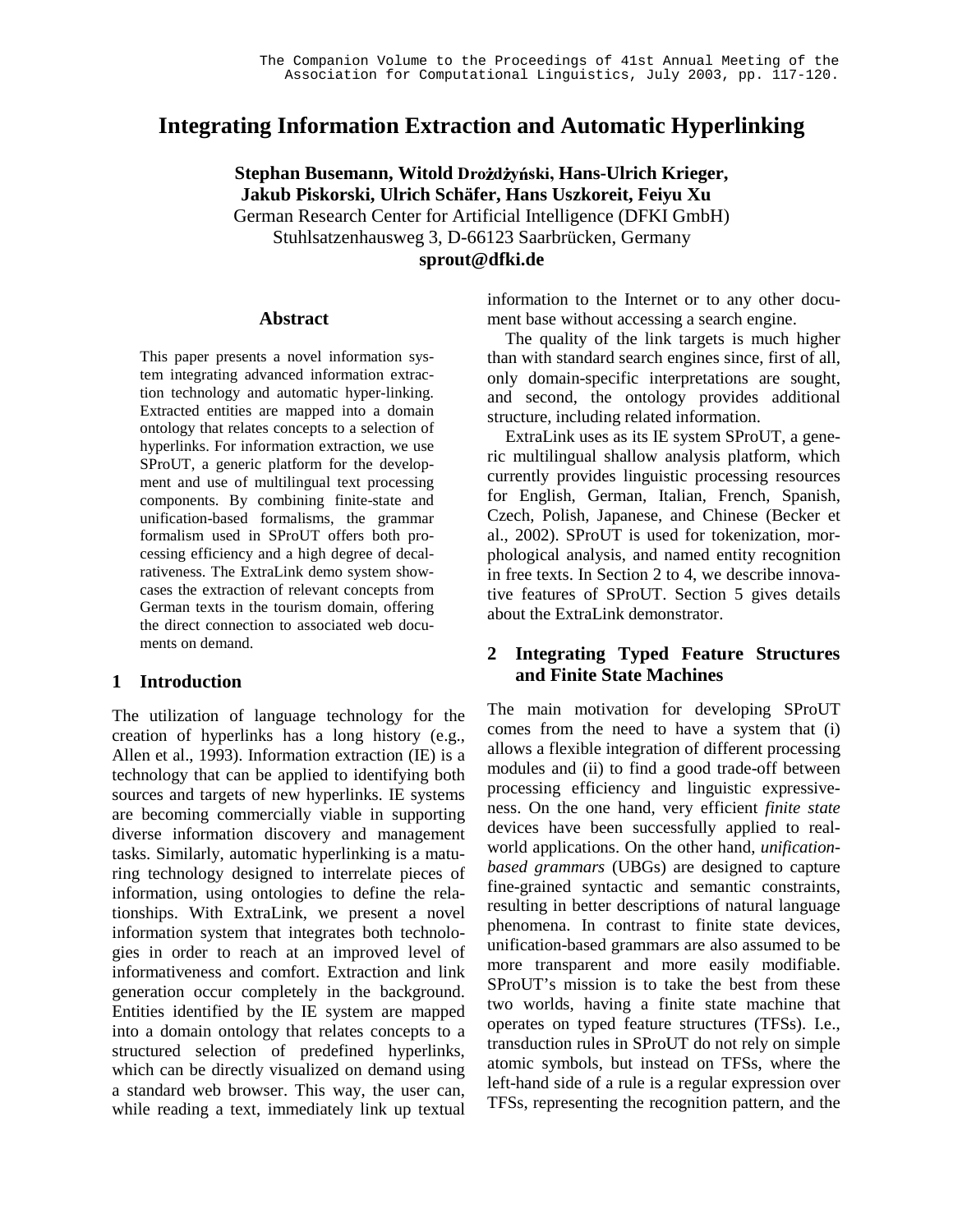right-hand side is a sequence of TFSs, specifying the output structure. Consequently, equality of atomic symbols is replaced by *unifiability* of TFSs and the output is constructed using TFS *unification* w.r.t. a type hierarchy. Such rules not only recognize and classify patterns, but also extract fragments embedded in the patterns and fill output templates with them.

Standard finite state techniques such as minimization and determinization are no longer applicable here, due to the fact that edges in our automata are annotated by TFSs, instead of atomic symbols. However, not every outgoing edge in such an automaton must be analyzed, since TFS annotations can be arranged under subsumption, and the failure of a general edge automatically causes the failure of several, more specialized edges, without applying the unifiability test. Such information can in fact be precompiled. This and other optimization techniques are described in (Krieger and Piskorski, 2003).

When compared to symbol-based finite state approaches, our method leads to smaller grammars and automata, which usually better approximate a given language.

# **3 XTDL – The Formalism in SProUT**

XTDL combines two well-known frameworks, viz., typed feature structures and regular expressions. XTDL is defined on top of TDL, a definition language for TFSs (Krieger and Schäfer, 1994) that is used as a descriptive device in several grammar systems (LKB, PAGE, PET).

Apart from the integration into the rule definitions, we also employ TDL in SProUT for the establishment of a type hierarchy of linguistic entities. In the example definition below, the *morph* type inherits from *sign* and introduces three more morphologically motivated attributes with the corresponding typed values:

```
morph := sign & [ POS atom, STEM atom, INFL infl ].
```
A rule in XTDL is straightforwardly defined as a recognition pattern on the left-hand side, written as a regular expression, and an output description on the right-hand side. A named label serves as a handle to the rule. Regular expressions over TFSs describe sequential successions of linguistic signs. We provide a couple of standard operators. Concatenation is expressed by consecutive items. Disjunction, Kleene star, Kleene plus, and optionality are represented by the operators **|**, **\***, **+**, and **?**, resp. **{***n***}** after an expression denotes an *n*-fold repetition. **{***m,n***}** repeats at least *m* times and at most *n* times.

The XTDL grammar rule below may illustrate the syntax. It describes a sequence of morphologically analyzed tokens (of type *morph*). The first TFS matches one or zero items (**?**) with part-ofspeech *Determiner*. Then, zero or more *Adjective* items are matched (**\***). Finally, one or two *Noun* items (**{1,2}**) are consumed. The use of a variable (e.g., **#1**) in different places establishes a coreference between features. This example enforces agreement in case, number, and gender for the matched items. Eventually, the description on the RHS creates a feature structure of type *phrase*, where the category is coreferent with the category *Noun* of the right-most token(s), and the agreement features corefer to features of the *morph* tokens.

```
np :=(morph & [ POS Determiner,
         INFL [CASE #1, NUM #2, GEN #3 ]] )?
 (morph & [ POS Adjective,
         INFL [CASE #1, NUM #2, GEN #3 ]] )*
 (morph & [ POS Noun & #4,
         INFL [CASE #1, NUM #2, GEN #3 ]] ){1,2}
\rightarrow phrase & [CAT #4,
         AGR agr & [CASE #1, NUM #2, GEN #3 ]].
```
The choice of TDL has a couple of advantages. TFSs as such provide a rich descriptive language over linguistic structures and allow for a finegrained inspection of input items. They represent a generalization over pure atomic symbols. Unifiability as a test criterion in a transition is a generalization over symbol equality. Coreferences in feature structures express structural identity. Their properties are exploited in two ways. They provide a stronger expressiveness, since they create dynamic value assignments on the automaton transitions and thus exceed the strict locality of constraints in an atomic symbol approach. Furthermore, coreferences serve as a means of information transport into the output description on the RHS of the rule. Finally, the choice of feature structures as primary citizens of the information domain makes composition of modules very simple, since input and output are all of the same abstract data type.

Functional (in contrast to regular) operators are a door to the outside world of SProUT. They either serve as predicates, helping to locate complex tests that might cancel a rule application, or they construct new material, involving pieces of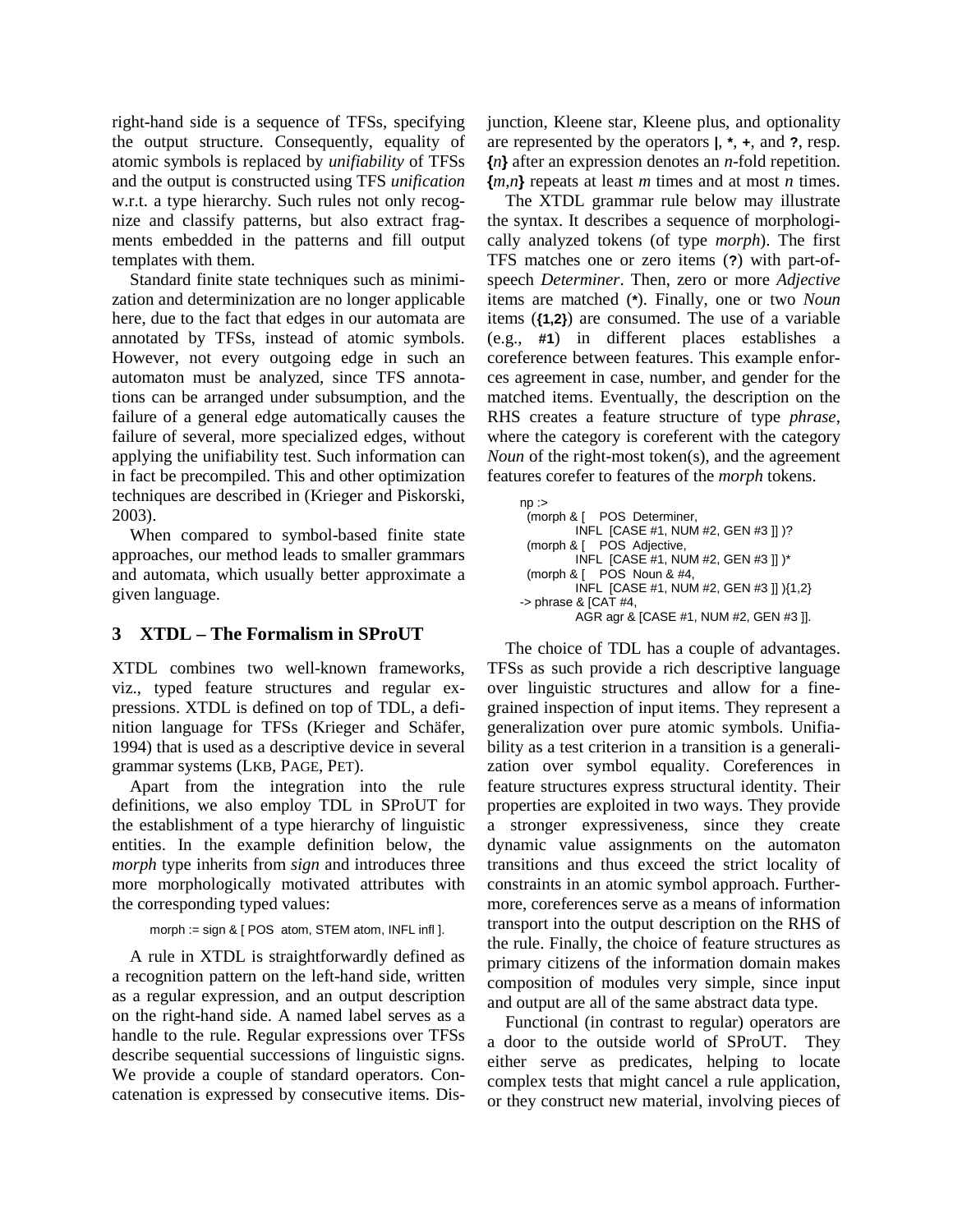information from the LHS of a rule. The sketch of a rule below transfers numerals into their corresponding digits using the functional operator normalize() that is defined externally. For instance, "one" is mapped onto "1", "two" onto "2", etc.

… numeral & [ SURFACE #surf, ... ] .… -> digit &  $[$  ID #id, ... ], where #id = normalize(#surf).

### **4 The SProUT System**

The core of SProUT comprises of the following components: (i) a finite-state machine toolkit for building, combining, and optimizing finite-state devices; (ii) a flexible XML-based regular compiler for converting regular patterns into their corresponding compressed finite-state representation (Piskorski et al., 2002); (iii) a JTFS package which provides standard operations for constructing and manipulating TFSs; and (iv) an XTDL grammar interpreter.

Currently, SProUT offers three online components: a tokenizer, a gazetteer, and a morphological analyzer. The tokenizer maps character sequences to tokens and performs fine-grained token classification. The gazetteer recognizes named entities based on static named entity lexica.

The morphology unit provides lexical resources for English, German (equipped with online shallow compound recognition), French, Italian, and Spanish, which were compiled from the full form lexica of MMorph (Petitpierre and Russell, 1995). Considering Slavic languages, a component for Czech presented in (Hajič, 2001), and Morfeusz (Przepiórkowski and Wolinski, 2003) for Polish. For Asian languages, we integrated Chasen (Asahara and Matsumoto, 2000) for Japanese and Shanxi (Liu, 2000) for Chinese.

The XTDL-based grammar engineering platform has been used to define grammars for English, German, French, Spanish, Chinese and Japanese allowing for named entity recognition and extraction. To guarantee a comparable coverage, and to ease evaluation, an extension of the MUC-7 standard for entities has been adopted.

ne-person := enamex & [ TITLE list-of-strings, GIVEN\_NAME list-of-strings, SURNAME list-of-strings, P-POSITION list-of-strings, NAME-SUFFIX string, DESCRIPTOR string ].

Given the expressiveness of XTDL expressions, MUC-7/MET-2 named entity types can be enhanced with more complex internal structures. For instance, a person name *ne-person* is defined as a subtype of *enamex* with the above structure.

The named entity grammars can handle types such as person, location, organization, time point, time span (instead of date and time defined by MUC), percentage, and currency.

The core system together with the grammars forms a basis for developing applications. SProUT is being used by several sites in both research and industrial contexts.

A component for resolving coreferent named entities disambiguates and classifies incomplete named entities via dynamic lexicon search, e.g., *Microsoft* is coreferent with *Microsoft corporation* and is thus correctly classified as an organization.

# **5 ExtraLink: Integrating Information Extraction and Automatic Hyperlinking**

A methodology for automatically enriching web documents with typed hyperlinks has been developed and applied to several domains, among them the domain of tourism information. A core component is a domain ontology describing tourist sites in terms of sights, accommodations, restaurants, cultural events, etc. The ontology was specialized for major European tourism sites and regions (see Figure 1). It is associated with a large selection of



Figure 1: Link Target Page (excerpt). The instance the web document is associated to (Isle of Capri) is shown on the left, together with neighboring concepts in the ontology, which the user can navigate through.

link targets gathered, intellectually selected and continuously verified. Although language technology could also be employed to prime target